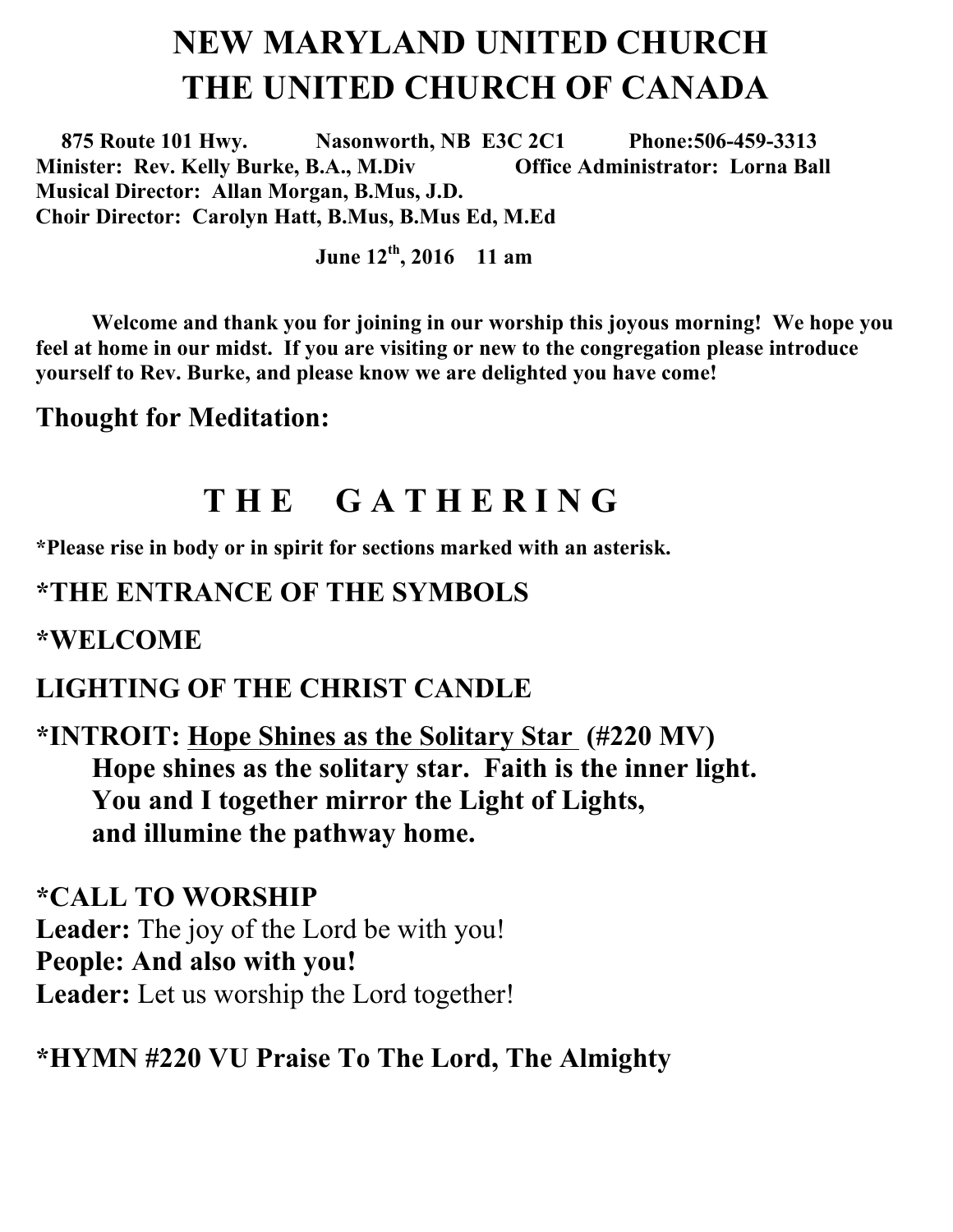**OPENING PRAYER ENDING WITH THE LORD'S PRAYER: We enter your gates with thanksgiving, O God. We enter this place with joy and wonder, with hearts full and spirits raised. In communion with you, and with all your people, we come! And so together we pray as Jesus taught us, saying**: **Our Father who art in heaven, Hallowed be thy name. Thy kingdom come, Thy will be done, On earth as it is in heaven. Give us this day our daily bread, And forgive us our trespasses, As we forgive those who trespass against us. And lead us not into temptation, But deliver us from evil, For thine is the kingdom, the power and the glory, For ever and ever. Amen.**

## **THE DEDICATION OF THE ACCESSIBILITY PROJECT:**

# **T H E W O R D O F G O D**

#### **THE SCRIPTURE LESSON: Ephesians 1:15-18**

**ANTHEM**

**SERMON:** *On Being Astonished: Steadfast Love and Radical Hope*

**\*HYMN#1 MV Let Us Build A House**

# **T H E R E S P O N S E**

### **THE ANNOUNCEMENTS**

**OFFERING & OFFERTORY All That We Have (From** *Gather***) All that we have and all that we offer,**